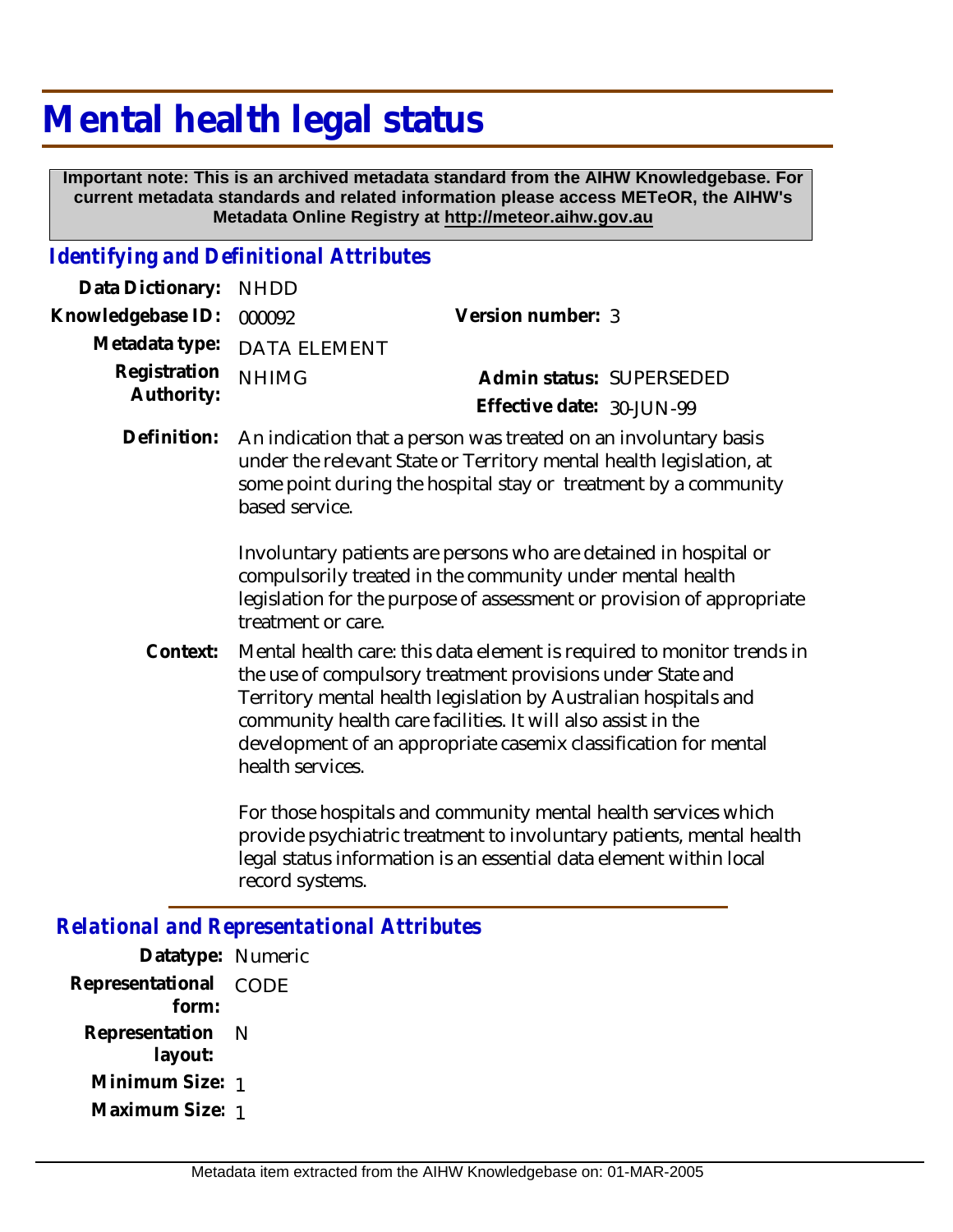| Data Domain: 1 | Involuntary patier |
|----------------|--------------------|
|                | Voluntary patient  |

Guide For Use: Approval is required under the State or Territory mental health legislation in order to detain patients for the provision of mental health care or for patients to be treated compulsorily in the community. Code 1 involuntary status should only be used by facilities which are approved for this purpose. While each State and Territory mental health legislation differs in the number of categories of involuntary patient that are recognised, and the specific titles and legal conditions applying to each type, the legal status categories which provide for compulsory detention or compulsory treatment of the patient can be readily differentiated within each jurisdiction. These include special categories for forensic patients who are charged with or convicted of some form of criminal activity.

> Each State/Territory health authority should identify which sections of their mental health legislation provide for detention or compulsory treatment of the patient and code these as involuntary status.

ient

The mental health legal status of admitted patients treated within approved hospitals may change many times throughout the episode of care. Patients may be admitted to hospital on an involuntary basis and subsequently be changed to voluntary status; some patients are admitted as voluntary but are transferred to involuntary status during the hospital stay. Multiple changes between voluntary and involuntary status during an episode of care in hospital or treatment in the community may occur depending on the patient's clinical condition and his/her capacity to consent to treatment.

Collection Methods: 1 Admitted patients: to be collected if the patient is involuntary at any time during the hospital stay.

> 2 Non-admitted patients: the date of each change of mental health legal status to be collected, so that length of duration of voluntary or involuntary status can be derived. The derived item can be compared with both dates of contact and number of contacts, thus providing an assessment of mental health legal status in relation to service intensity.

Related metadata: supersedes previous data element Mental health legal status version 2

has been superseded by Mental health legal status version 4